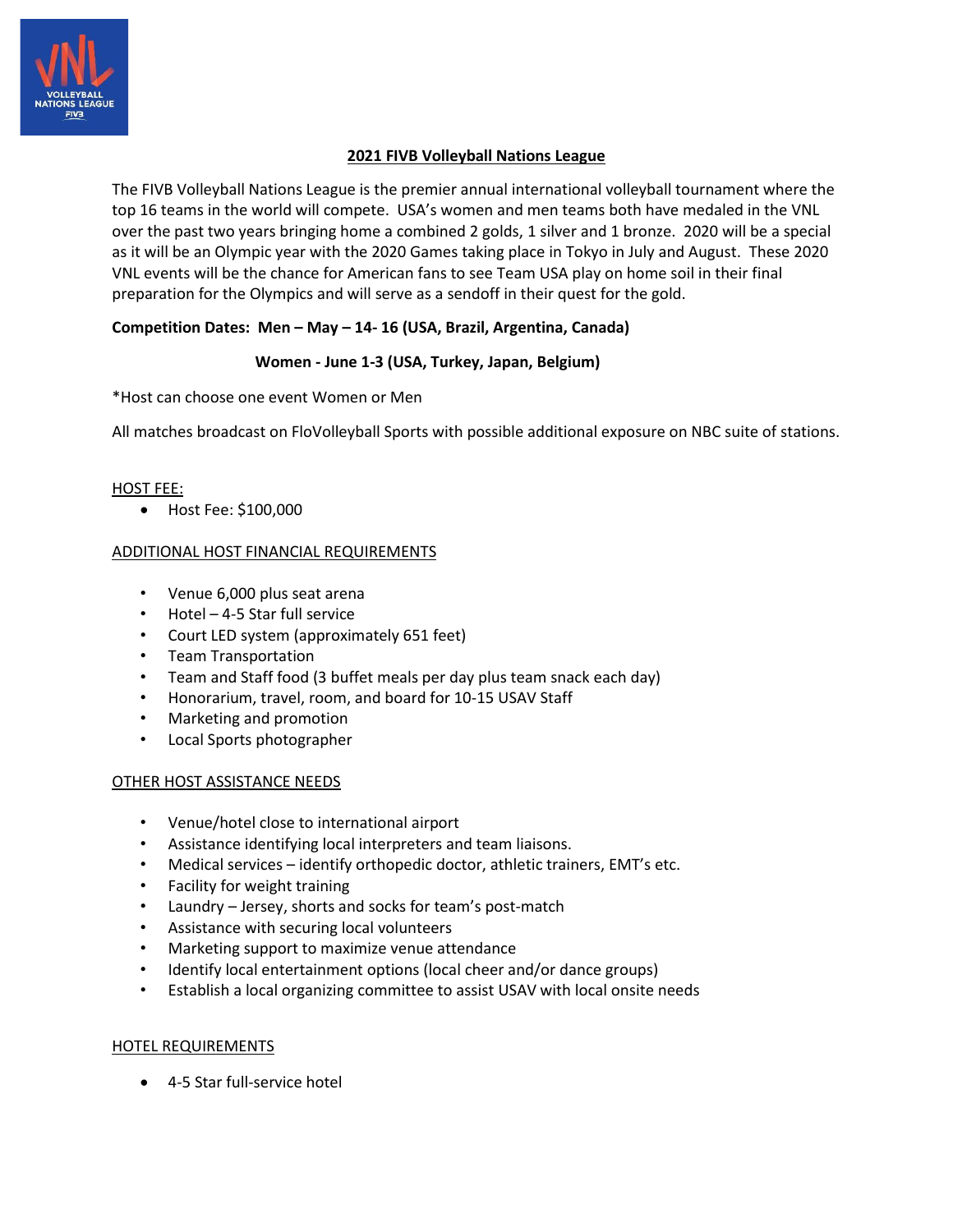- Meeting room space meal room, four video rooms with white boards for team and one board room for FIVB officials and referees
- Approximately 700-900 room nights (dependent on final numbers of staff and delegation onsite)
	- o TV production room block (paid by separate company) (15 -20 rooms)
	- o Friends and Family Block (25-30 rooms)
- Free internet
- Free parking (up to 10 vehicles)
- 24-hour fitness center
- 6 manger amenities
- All meals must be at the hotel and be approved by the USA Nutritionist
	- o Approved USA Nutritionist menus provided upon request

### VENUE REQUIREMENTS

- Move in 4 days before  $1<sup>st</sup>$  competition day
- Capacity  $6,000 10,000$
- 42 feet to the lowest hanging obstruction
- Alternate practice facility/warm up court (minimum ceiling height 32 feet) 2 or 3 additional courts required

Competition area requirements including but not limited to the following:

- Overall Floor footprint min. of  $87' 0''$  x  $130' 0''$  (including benches, press area, TV risers, jury table, VIS etc.
- TV Lighting (Lux. minimum 2000) with the ability to highlight over the court and dim the rest of the arena
- Sub floor basketball court or equivalent (min 60' x 106', Actual playing surface for volleyball is 19m [62'] x 34m [112'])
- Scoreboard with the following display capabilities:
	- o Name of Countries (or 3-letter abbreviation, ie. "USA"; "JPN")
	- $\circ$  Service indicator, Time-outs granted per team, substitutions made, score of current set, score of previous set
- **Video Boards (2)** with the ability for replay
- Sound system
- Tables approx:  $25(17 8ft. X 30$  Inches, 3-4ft X 30 Inches)
- Platform (4'x 8' riser 2' high) for Jury Table (8'x 30" table with 2 chairs)
- Sports Presentation
	- o platform (8'x8' rise 2' high)
	- o 4 clear com headsets
	- o Operator for video board and ribbon boards
- TV Platform (4' x 8' riser 1' high) for TV Announcer (8' x 30" table with 2 chairs)
- TV Camera Platform (4'x 8' riser 1' high)
- Folding Chairs approx: 45-50
- Two Team Benches 10 folding chairs each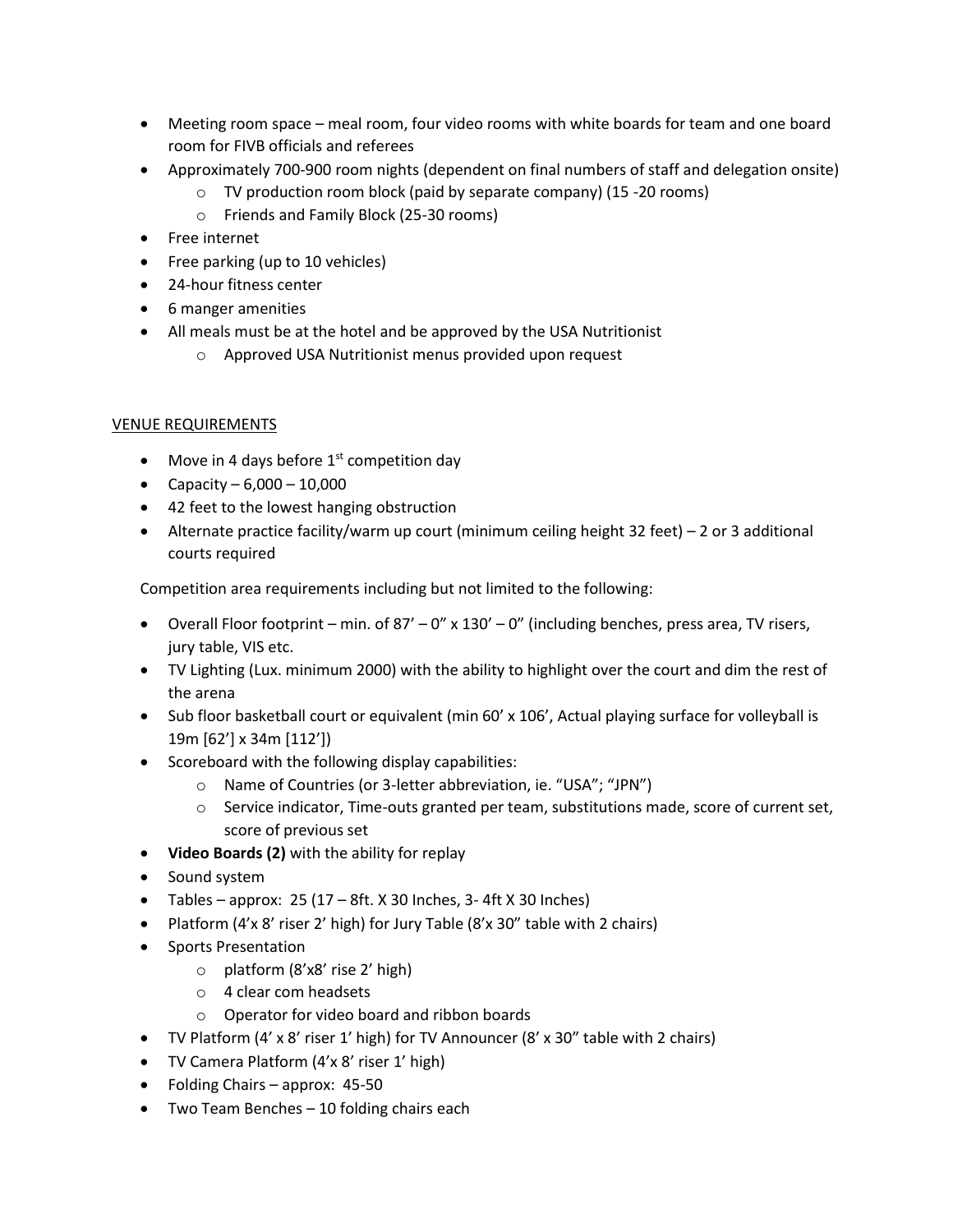- Skirting for all tables
- Television camera seat kills
- Team video camera seat kills high on end zone with power
- Decoration (if needed)

In-Arena Support Facilities Requirements – All of the following functional rooms must have air conditioning, electrical, and adequate lighting

- Team Locker Rooms (4) Shower, bathrooms, massage table, lockers, chairs and benches, access to the court, ice in container, towels
- Officials Rooms
	- $\circ$  International Officials showers, lockers, 1 round with chairs, comfy chairs, and access to the court
	- o National Referees and Line Judges (2 rooms Male/Female) showers, lockers, 1 round with chairs, comfy chairs, access to the court
	- o Referee Lounge- coffee table with comfy chairs, air-conditioned
		- Must include refreshments and snacks (10 people)
- Medical Room massage table, bed and table, first aid equipment, ice machine, telephone, access to the court
- Press Room
	- $\circ$  Press work room working tables with chairs, cork board, electric connections (8), fax machine with international connection, international phone line (2), refreshments and snacks
	- o Press Conference Room
		- Draped tables with chairs for tribune (7 people) on stage, microphones on tables (3), wireless microphone (1), chairs for the press (20), decoration (flowers), access to the court
	- o Press Lounge- coffee table with comfy chairs, television, catering, close to working press room
	- $\circ$  FIVB Press delegates office if FIVB press delegate attends
- Control Committee Office 2 rounds with chairs, comfy chairs/couch, catering (refreshments and snacks), television
- VIS Room and Equipment 2 working tables with chairs
- FIVB President Lounge if FIVB President attends comfy chairs and catering
- VIP Lounge/Hospitality Coffee Tables (3), Chairs (12), catering (refreshments, snacks, heavy hors d'overs, decorations, TV, access to VIP section, Minimum 200 people
- Anti-doping Control Station (2 rooms) Waiting room and Sample room, shower, bathroom, refrigerator with soft drinks, registration table, chairs (8), TV set
- Organizers / USAV Office– working tables and chairs, copier, access to stands, modem connections

#### USAV RESPONSIBILITIES